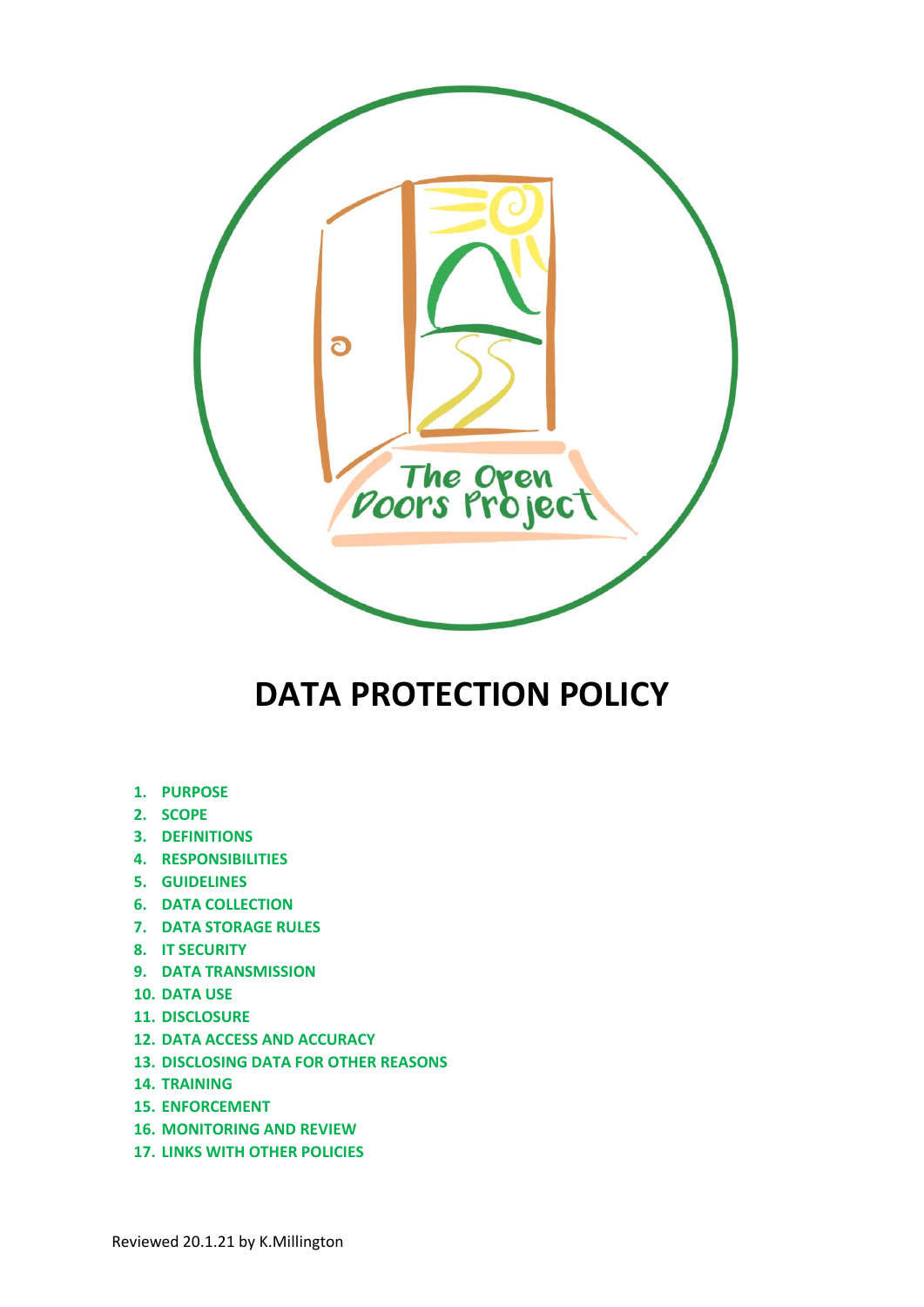#### **1. PURPOSE**

1.1 Our Company Data Protection Policy refers to our commitment to treat information of employees, customers, stakeholders and other interested parties with the utmost care and confidentiality. With this policy, we ensure that we gather, store and handle data fairly, transparently and with respect towards individual rights.

# **2. SCOPE**

2.1 This policy applies to all parties (employees, job candidates, customers, suppliers etc.) who provide any amount of information to us.

## **3. DEFINITIONS**

- 3.1 Data Controller The person who, either alone or with others, decides what personal information The Open Doors Project CIC will hold and how it will be held or used.
- 3.2 General Data Protection Regulation (GDPR) 2018 The EU legislation that that provides a framework outlining responsible behaviour for collecting, handling and storing personal information.
- 3.3 Data Protection Officer The person(s) responsible for ensuring that The Open Doors Project CIC follows its data protection policy and complies with the General Data Protection Regulation (GDPR) 2018.
- 3.4 Data Subject/Service User The individual whose personal information is being held or processed by The Open Doors CIC (e.g. service users, employees, volunteers, supporters, stakeholders).
- 3.5 Explicit consent is a freely given, specific and informed agreement by a Data Subject to the processing of personal information about them. Explicit consent is needed for processing sensitive\* data (\* See definition below).
- 3.6 Notification Notifying the Information Commissioner about the data processing activities of The Open Doors Project CIC, as certain activities may be exempt from notification.
- 3.7 Information Commissioner The UK Information Commissioner responsible for implementing and overseeing the General Data Protection Regulation 2018
- 3.8 Processing means collecting, amending, handling, storing or disclosing personal information.
- 3.9 Personal Information Information about living individuals that enables them to be identified e.g. name and address. It does not apply to information about organisations, companies and agencies but applies to named persons, such as volunteers or employees within The Open Doors Project CIC.
- 3.10 Sensitive data means data about:
	- Racial or ethnic origin
	- Political opinions
	- Religious or similar beliefs
	- Trade union membership
	- Physical or mental health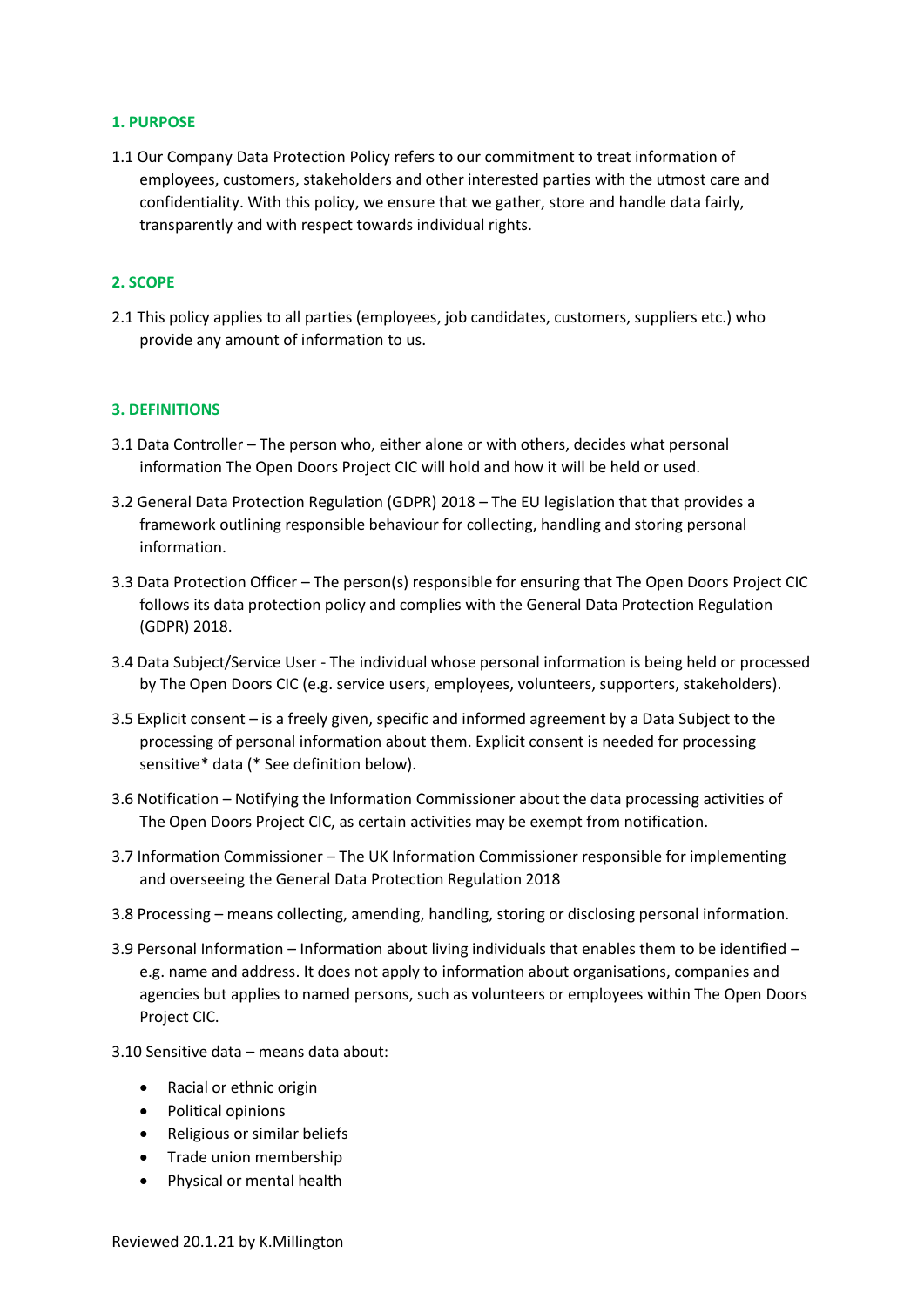- Sexual life
- Criminal record or criminal proceedings relating to a data subject's offences

#### **4. RESPONSIBILITIES**

- 4.1 Everyone who works for or with The Open Doors Project CIC has some responsibility for ensuring that data is collected, stored and handled appropriately in line with data protection guidelines.
- 4.2 The Directors are ultimately responsible for ensuring that The Open Doors Project CIC complies with its legal obligations.
- 4.3 Data Controller The Open Doors Project CIC is the Data Controller under the Act, which means that it determines the purpose for which personal information held will be used. It is also responsible for notifying the Information Commissioner of the data it holds or is likely to hold, and the general purposes that this data will be used.
- 4.4 The Data Protection Officer, currently Steffi Earle (Director) is responsible for:
	- Briefing the Directors on Data Protection responsibilities;
	- Reviewing Data Protection and related policies annually as agreed;
	- Advising other staff on Data Protection issues, and ensuring that Data Protection training takes place;
	- Notification;
	- Handling subject access requests;
	- Approving unusual or controversial disclosures of personal data;
	- Approving contracts with Data Processors;
	- Drawing up operational procedures (including induction and training) to ensure that good Data Protection practice is established and followed;
	- Approving any data protection statements attached to communications such as emails and letters;
	- Addressing any data protection queries including those from external media outlets;
	- Where necessary, working with other staff to ensure marketing initiatives abide by data protection principles;
	- Approving any data statements attached to communications such as emails and letters;
	- Ensuring all systems, services and equipment used for storing data meet acceptable security standards;
	- Ensuring regular checks and scans are carried out to ensure security hardware and software is functioning properly;
	- Evaluating any third-party services the company is considering using to store or process data, for instance, cloud computing services.
- 4.5 The Directors are responsible for complying with this policy and to inform the Data Protection Officer of any changes in their use of personal data that might affect The Open Doors Project CIC Notification.
- 4.6 Data Processor When work is outsourced and involves a contracting organisation having access to personal data, there must be a suitably written contract in place, paying particular attention to security. The Data Controller remains responsible for any breach of Data Protection brought about by the Data Processor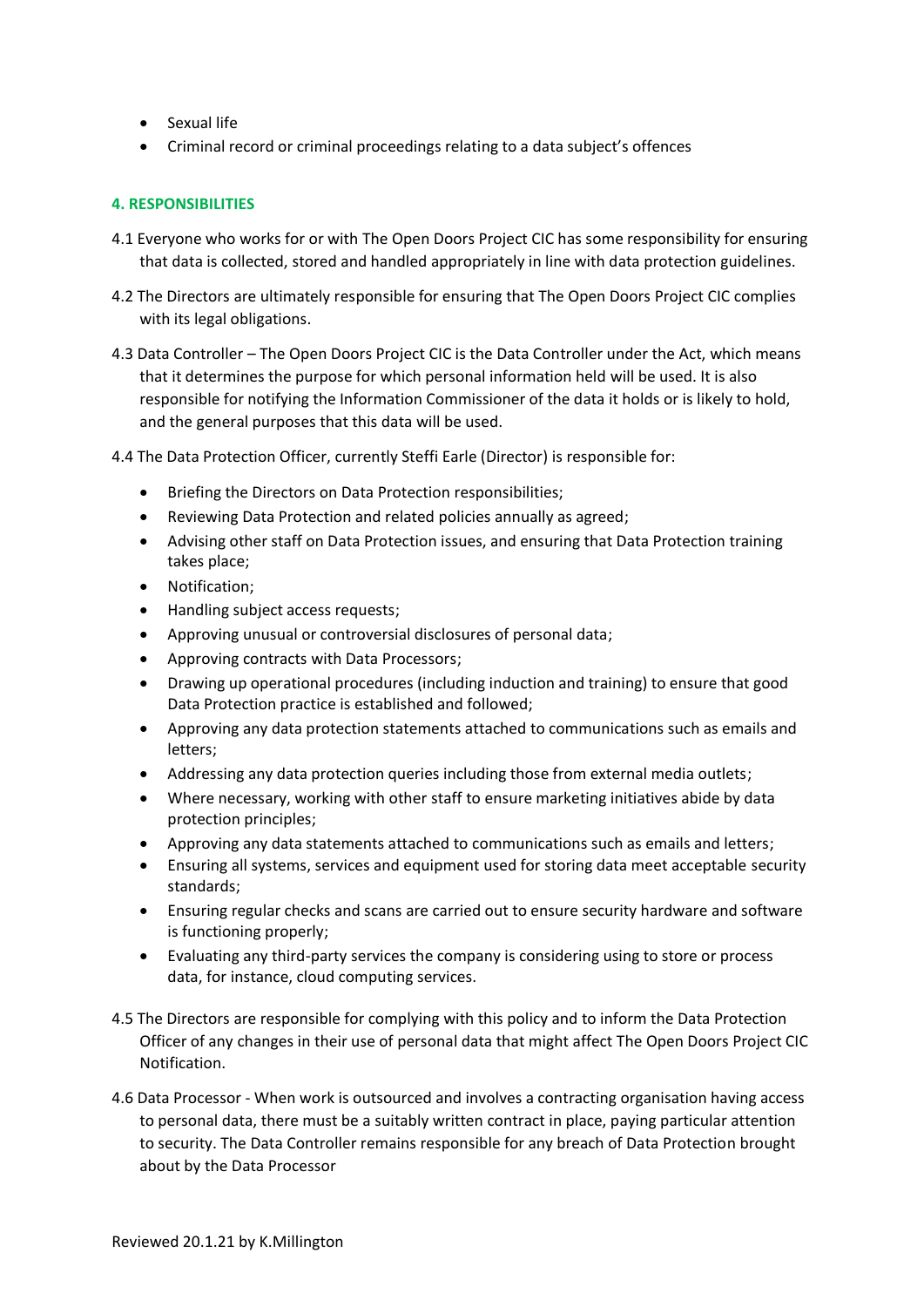## **5. GUIDELINES**

- 5.1 In order to ensure that there is no unauthorised or unlawful processing or disclosure of data, all data is:
	- Fairly and lawfully processed;
	- Obtained only for specific purposes as specified in the Act, and not processed in any manner incompatible with those purposes;
	- Adequate, relevant, accurate and not excessive in relation to those purposes;
	- Not kept for longer than is necessary;
	- Processed in line with the Data Subject's rights under the Act;
	- Not transferred outside the European Economic Area (EEA), unless that country or territory offers an adequate level of protection;
	- Stored securely and kept by the Data Controller who takes appropriate measures to protect and prevent any unauthorised or unlawful processing or accidental loss, destruction or damage to personal information.

5.2 The Open Doors Project CIC will:

- Comply with both the law and good practice;
- Train and support staff and volunteers who handle personal data so that they can act confidently and consistently;
- Ensure only the people who need to access data for their work are the ones are granted access. Data will not be shared informally, internally or externally to non-authorised people;
- Respect individuals' rights, and be open and honest with individuals whose data it holds;
- Deal promptly and courteously with any enquiries about handling personal information;
- Allow the data subject to see the information on request;
- Ensure data is protected using strong passwords which are not circulated;
- Ensure that such data shall not be transferred to a country or territory outside the European Economic Area unless that country or territory ensures an adequate level of protection for the rights and freedoms of data subjects regarding the processing of personal information;
- Ensure data is regularly reviewed and updated and deleted or responsibly disposed of if no longer required or out of date;
- Give The Open Doors Project CIC service users clear information about why data is collected and how it is stored so that they can give informed consent
- Encourage staff to ask for help if unsure of their data protection responsibilities.

# **6. DATA COLLECTION**

- 6.1 The data The Open Doors Project CIC collects and retains must be deemed necessary for the successful running of the organisation. Examples of the data we collect include service users' contact details, case notes, HR records or data needed to achieve organisational aims such as supporters' information.
- 6.2 Data may be held for the following purposes:
	- Staff Administration
	- Fundraising
	- Realising the Objectives of a Charitable Organisation or Voluntary Body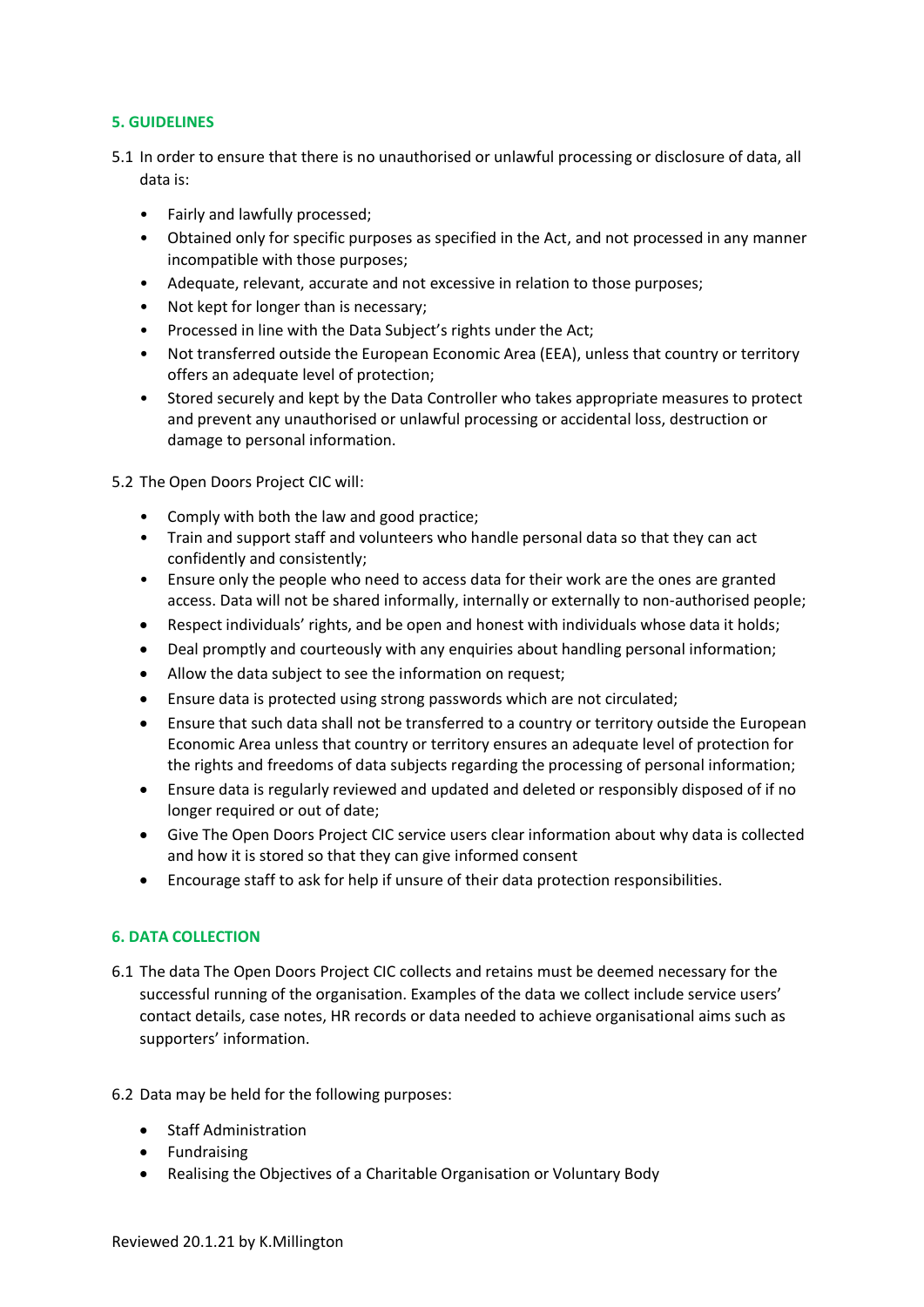- Accounts & Records
- Advertising, Marketing & Public Relations
- Research
- Volunteers

6.3 When collecting data, either in person or by completion of a form, The Open Doors Project CIC will ensure that the Data Subject

- Clearly understands why the data is needed and how it will be used;
- Understands the consequences why he/she decide not to give consent to processing;
- As far as reasonably possible, grants explicit consent, either written or verbal for data to be processed;
- Understands that in certain circumstances, under the GDPR 2018, personal data may be disclosed to law enforcement agencies without the consent of the data subject;
- Is, as far as reasonably practicable, competent enough to give consent and has given so freely without any duress.
- As these are legal requirements, it is important that The Open Doors Project CIC is open and honest with people about how their data will be used.

# **7. DATA STORAGE RULES**

- 7.1 These rules describe how and where data should be safely stored. Questions about storing data safely can be directed to the Data Controller.
- 7.2 When data is stored on paper, it should be kept in a secure place where unauthorised people cannot see it. This also applies to data that is usually stored electronically but has been printed out for some reason:
	- When not required, the paper or files should be kept in a locked drawer or filing cabinet.
	- Staff should make sure paper and printouts are not left where unauthorised people could see them, like on a printer.
	- Data printouts should be shredded and disposed of securely when no longer required.

7.3 When data is stored electronically

- Data should be protected by strong passwords that are changed regularly and never shared between employees.
- If data is stored on removable media (like a CD or DVD), these should be kept locked away securely when not being used.
- Data should only be stored on designated drives and servers, and should only be uploaded to an approved cloud computing services.
- Servers containing personal data should be sited in a secure location, away from general office space.
- Data should be backed up frequently. Those backups should be tested regularly, in line with The Open Doors Project's standard backup procedures.
- Personal information stored on portable devices, such as memory sticks and laptops must be appropriately encrypted and password protected.
- All servers and computers containing data should be protected by approved security software and a firewall.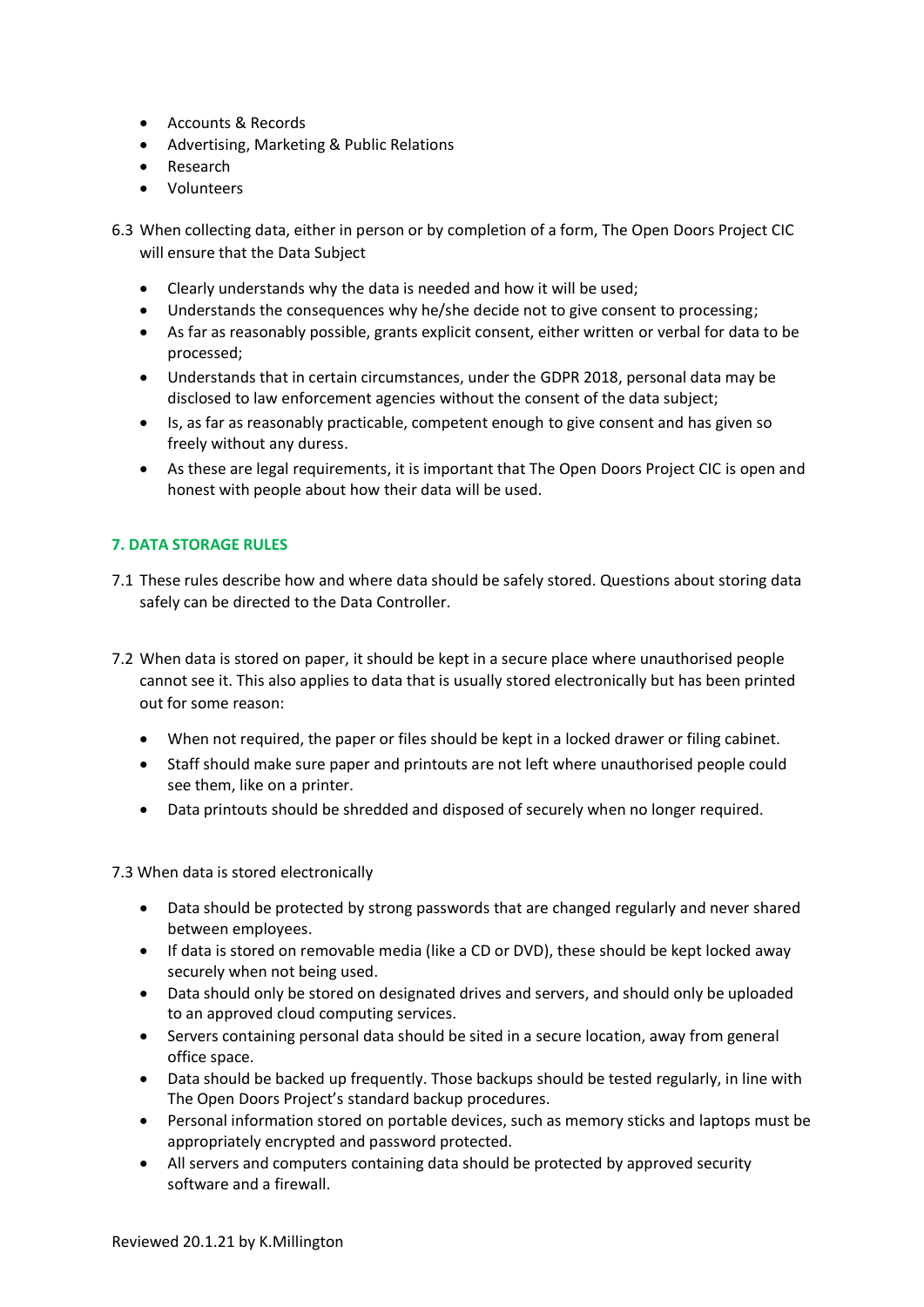• All personal and company data is non-recoverable from any computer system previously used within The Open Doors Project.

# **8. IT SECURITY**

8.1 Data is stored on an encrypted hard drive, with 256-bit AES hardware encryption with WD security software. We also use Google Drive as our cloud based storage, which is 128-bit AES encrypted and requires a two-step verification to access data.

# **9. DATA TRANSMISSION**

9.1 When data is transmitted as part of our services, care must be taken to protect our service users:

- The Open Doors Project CIC will offer a clear Informed Consent Process where information on services available and access to services is available via the website and in discussion with The Open Doors Project CIC staff;
- The Open Doors Project CIC will offer service users options about the method of communication they want to use to access our services;
- Methods of data transmission will be protected by strong passwords that are changed regularly;
- Interactions where data is transmitted will only take place via approved methods and platforms;
- Clients will be given clear information about the records The Open Doors Project CIC collects relating to its services.

# **10. DATA USE**

- 10.1 Personal data is of no value to The Open Doors Project CIC unless the organisation can make use of it. However, it is when personal data is accessed and used that it can be at the greatest risk of loss, corruption or theft.
	- When working with personal data, employees should ensure their computer screens are always locked when left unattended.
	- Personal data should not be shared informally, and in particular, should never be sent by email, as this form of communication is not secure.
	- Data must be encrypted before being transferred electronically. Personal data should never be transferred outside of the European Economic Area.
	- Employees should not save copies of personal data to their own computers, but always access and update the central copy of any data.
	- Data should be held in as few places as possible and updated regularly.

## **11. DISCLOSURE**

11.1 The Open Doors Project CIC may share data with other agencies such as the local authority, funding bodies and other voluntary agencies. The Data subject will be made aware in most circumstances how and with whom their information will be shared.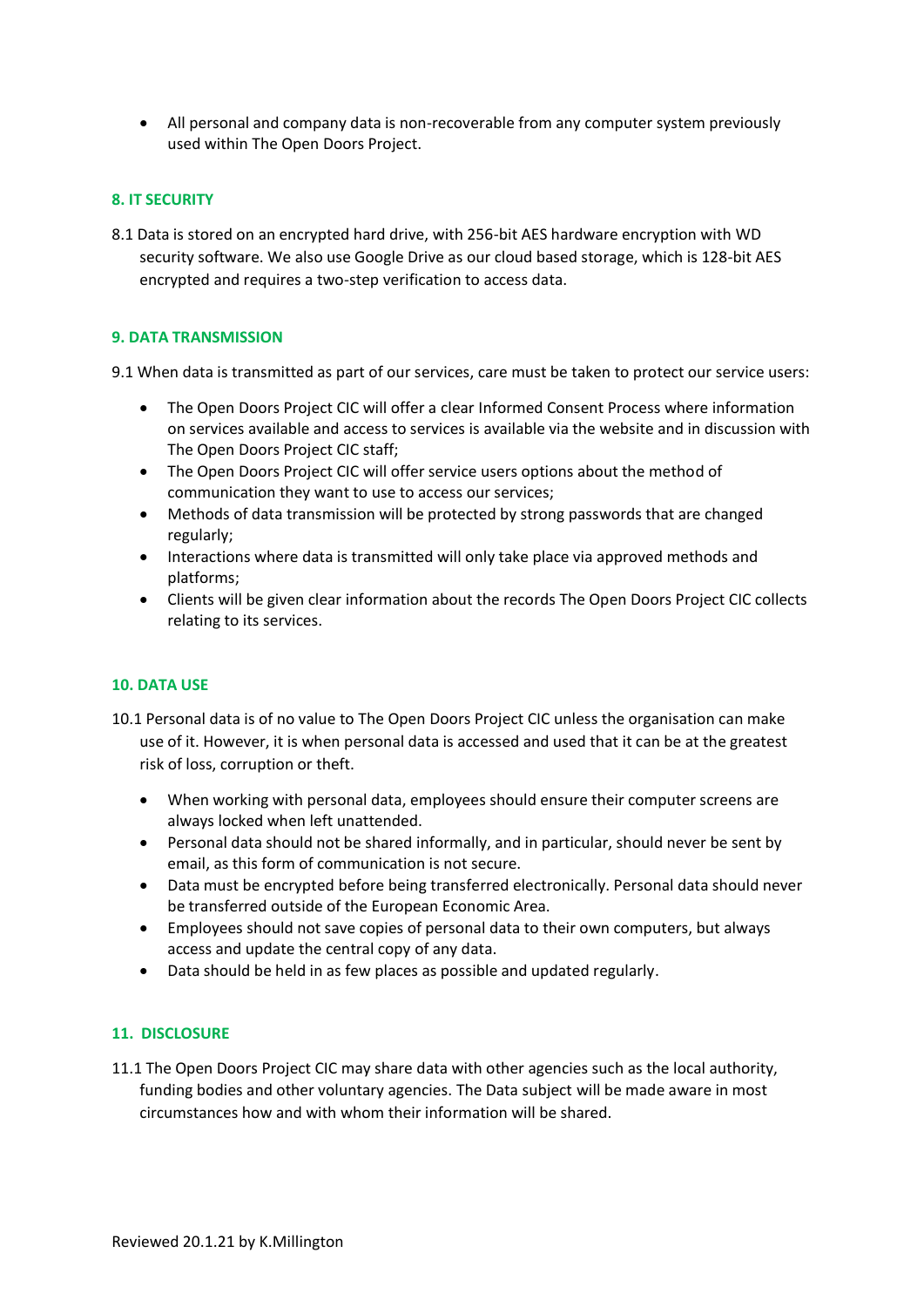- 11.2 There are circumstances where the law allows The Open Doors Project CIC to disclose data (including sensitive data) without the data subject's consent. These are:
	- Carrying out a legal duty or as authorised by the Secretary of State;
	- Protecting vital interests of a Data subject or other person;
	- The Data Subject has already made the information public;
	- Conducting any legal proceedings, obtaining legal advice or defending any legal rights;
	- Monitoring for equal opportunities purposes i.e race, disability, religion.

# **12. DATA ACCESS AND ACCURACY**

12.1 All Data Subjects are entitled to:

- Ask what information The Open Doors Project CIC holds about them and why;
- Ask how to gain access to it;
- Be informed how to keep it up to date;
- Be informed how The Open Doors Project CIC is meeting its data protection obligations.
- 12.2 If an individual requests this information, they should complete a subject access request form before any information is handed over.
- 12.3 The Data Controlled will always verify the identity of anyone making a subject access request before handling over any information.
- 12.4 In response to a valid subject access request (including a fee, if required), the Data Controller will aim to provide the relevant data within 14 days.
- 12.5 The Data Controller may negotiate with the Data Subject to provide a more limited range of data (or may choose to provide more), and certain data may be withheld, including some third party material, especially if any duty of confidentiality is owed to the third party, and limited amounts of other materials. (Third party means either that the data is about someone else or someone else is the source.)

## **13. DISCLOSING DATA FOR OTHER REASONS**

- 13.1 In certain circumstances, the Data Protection Act allows personal data to be disclosed to law enforcement agencies without the consent of the data subject.
- 13.2 Under these circumstances, The Open Doors Project CIC will disclose requested data. However, the data controller will ensure the request is legitimate, seeking assistance from the board and from the company's legal advisers where necessary.

## **14. TRAINING**

14.1 Everyone processing personal data will appropriately be trained. New employees will receive Data Protection training as part of their induction to explain how they should store and handle personal information.